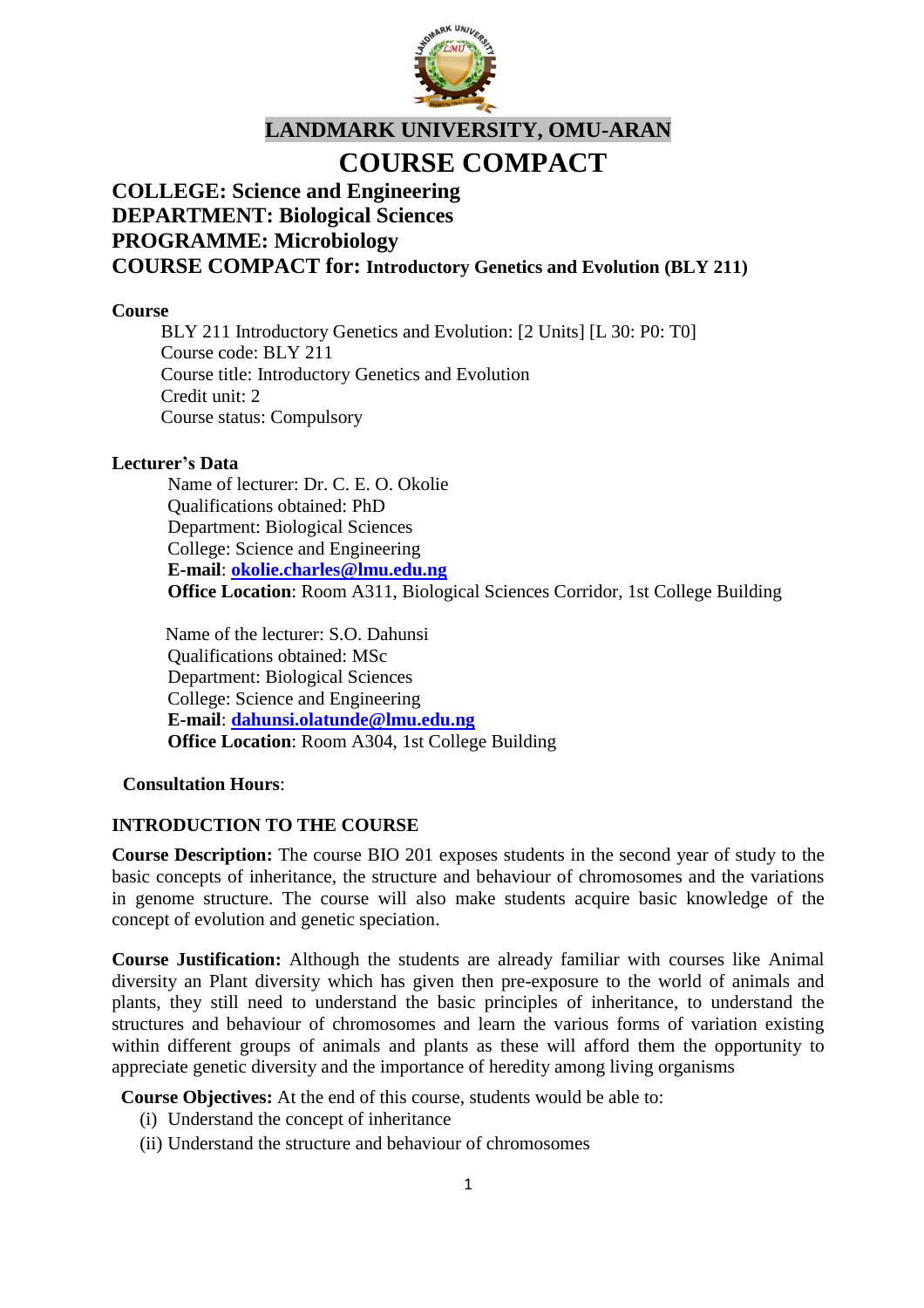(iii)Understand the variations in genome structure

- (iv)Acquire basic knowledge on the concept of evolution and genetic variations
- (v) Understand the concept of evolution and speciation

**Course Content:** The course will introduce the students to the principles of inheritance, quantitative inheritance, heritable and non-heritable characteristics in living organisms. Basic knowledge of the structures and behaviour of chromosomes, probability and goodness of fit, variation in genome structures will be taught in addition to current concepts of evolution, genetic variations and appreciation, evolution and speciation

**SCORE**  $(\% )$ 

**7% 15% 8%**

|     | ----------------------        |  |
|-----|-------------------------------|--|
| S/N | <b>GRADING</b>                |  |
|     | <b>Continuous Assessments</b> |  |
|     | $\bullet$ C.AI                |  |
|     | C.AII (Mid-Semester Test)     |  |

• C.AIII

#### **Course Expectations:**

**2. Assignment**

**Course Delivery Strategies:** Lecturing method is strictly adopted. Students may sometimes be grouped for the classwork and assignments are given at intervals for efficient understanding

**3. Practical (Laboratory work)/ Case Studies 10% 4. Final Examination 60% 5. Total 100**

#### **Course Duration: Two hours per lecture**

## **LECTURE CONTENT**

| <b>Week</b> | <b>Outline</b>                                                                         | Lecturer       |
|-------------|----------------------------------------------------------------------------------------|----------------|
| <b>One</b>  | Overview of the course                                                                 | Dr. CEO Okolie |
| Two         | Basic principles of inheritance                                                        | Dr. CEO Okolie |
| Three       | Heritable and non-heritable characteristics                                            | Dr. CEO Okolie |
| Four        | Continuous Assessment I                                                                | Dr. CEO Okolie |
| Five        | Variation in chromosomal structure and genome<br>complexity I: Prokaryotic chromosomes | Dr. CEO Okolie |
| <b>Six</b>  | Variation in chromosomal structure and genome<br>complexity II: Eukaryotic chromosomes | Dr. CEO Okolie |
| Seven       | Trends in Genetics and evolution                                                       | Dr. CEO Okolie |
| Eight       | Introduction to population genetics and quantitative<br>inheritance I                  | Dahunsi OS     |
| Nine        | Introduction to population genetics and quantitative<br>inheritance II                 | Dahunsi OS     |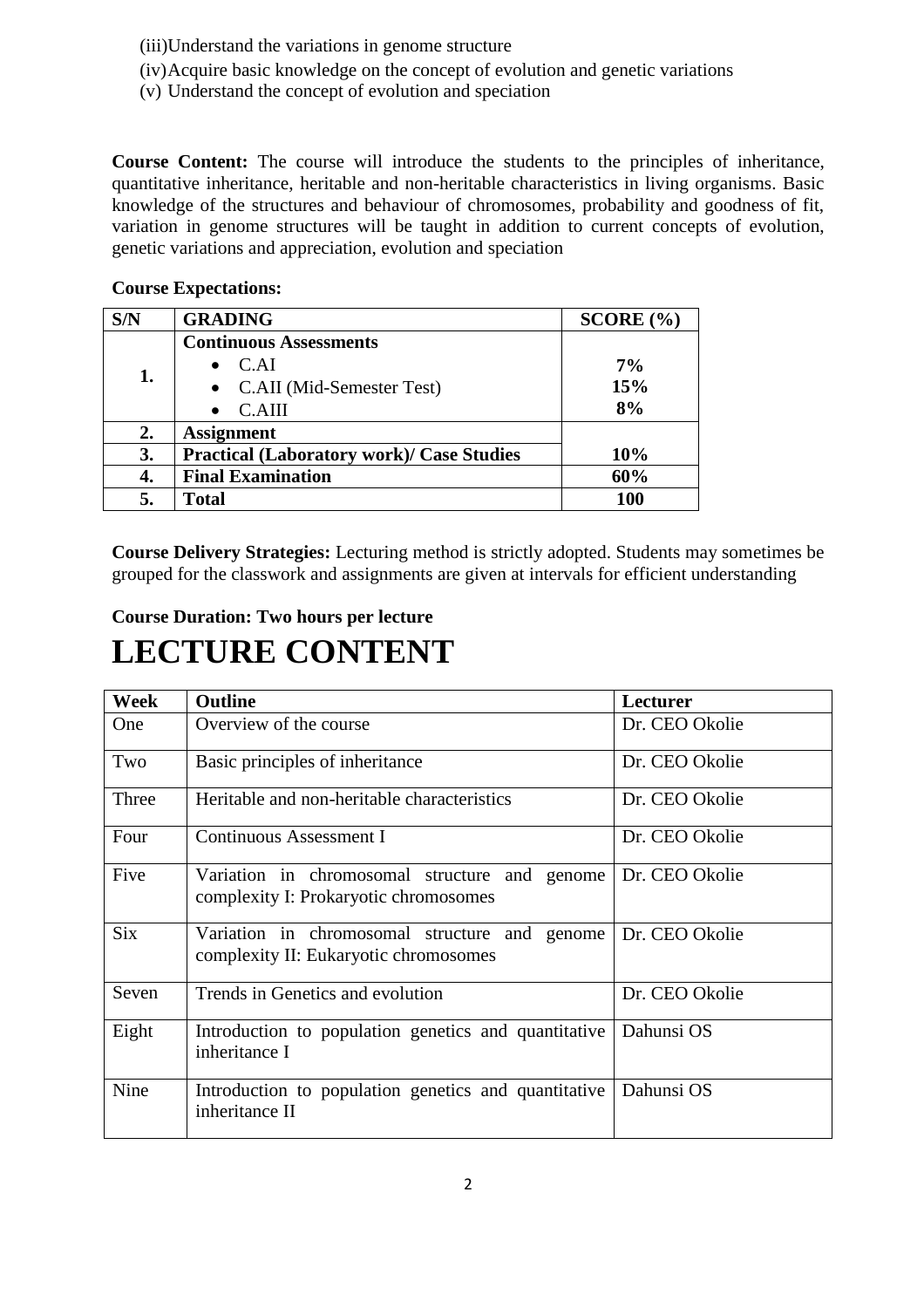| Week     | <b>Outline</b>                            | <b>Lecturer</b>    |
|----------|-------------------------------------------|--------------------|
| Ten      | Continuous Assessment II                  | Okolie and Dahunsi |
| Eleven   | Probability and tests of goodness of fit. | Dahunsi OS         |
| Twelve   | Concept of speciation and variation       | Dahunsi OS         |
| Thirteen | <b>Continuous Assessment III</b>          | Dahunsi OS         |
| Fourteen | Revision                                  | Okolie and Dahunsi |
| Fifteen  | Examination                               | LMU                |

### **Teaching details**

#### **Week 1: Overview of the course**

- **Objectives:** The meeting this week is intended to provide a platform for the student to understand what to expect in terms of course content, course delivery, ground rules.
- **Description:** Lecturers' expectations in terms of decorum, ethics and etiquettes. Explanation to earning and scoring of marks at each level will be explained in details.
- **Study Question:** As may arise during the meeting.

**Week 2:** Principles of inheritance

- **Objectives:** At the end of this week, the students should be able to understand the principles underlining inheritance of traits
- **Description:** The principles and methods of genetic inheritance from parents to offspring will be taught giving examples in humans, plants and microbes; pre-Mendelian, Mendelian and post-Mendelian concepts and methods will be explained in details.
- **Study Question:** Explain the principle of inheritance of the albinism trait in an individual whose parents are not albinos

**Week 3:** Heritable and non-heritable characteristics

- **Objectives:** At the end of this week, the students should be able to differentiate between characteristics that are heritable and those that are not heritable
- **Description:** The difference and modes of both heritable and non-heritable characteristics are fully discussed
- **Study Question:** Citing typical examples, explain in detail the difference between heritable and non-heritable characteristics

Week 4: Continuous Assessment I – Okolie. This test is intended to ensure that the students are enjoying what has been taught so far. This accounts for 7% of the total score for this course.

#### **Week 5: Variation in chromosomal structures and genome complexity I: Prokaryotic**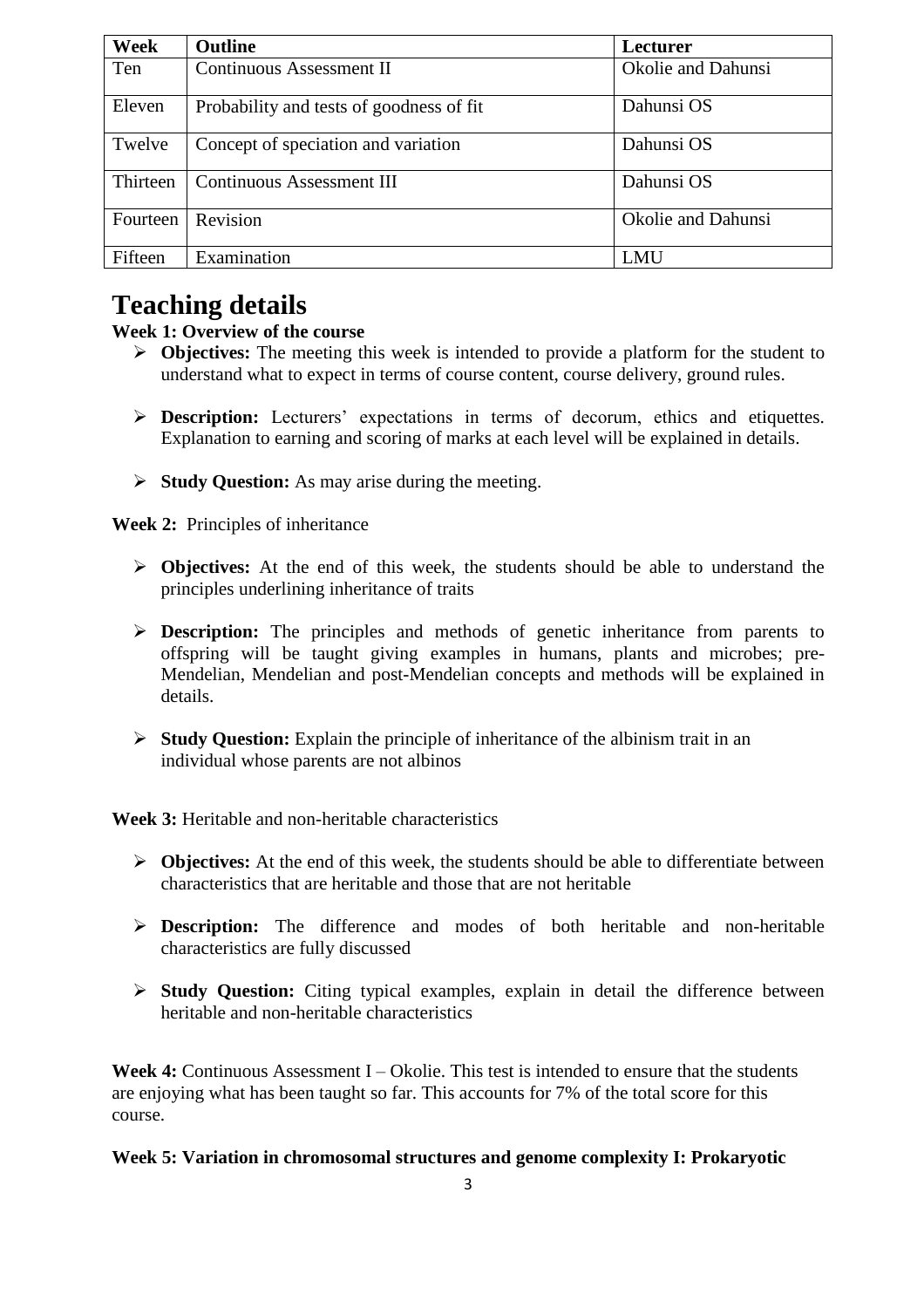#### **chromosomes**

- **Objectives:** At the end of this week, the students should be able to describe the basic structures and organization of the prokaryotic chromosomes which is associated with simpler life forms as exemplified in bacteria.
- **Description:** The structures, forms, disorders and arrangement of chromosomes will be taught in details
- **Study Question:** Using a well-labelled diagram, illustrate the structures of the bacterial chromosome and explain their functions in bacteria life

#### **Week 6: Variation in chromosomal structure and genome complexity II: Eukaryotic chromosomes**

- **Objectives:** At the end of this week, the students should be able to describe the basic structures and organization of the prokaryotic chromosomes which is associated with complex life forms as exemplified in yeasts, plants and humans.
- **Description:** The structures, forms, disorders and arrangement of chromosomes will be taught in details
- **Study Question:** Using a well-labelled diagram, illustrate the structures of the bacterial chromosome and explain their functions in bacteria life

#### **Week 7: Trends in Genetics and evolution**

- **Objectives:** At the end of this week, the students should be able to understand the principles of genetic evolution, the effects of various pressures on genetic evolution, and how evolution is studied
- **Description:** How to study genetic evolution; Genetic evolution in bacteria; Genetic evolution in bacteria
- **Study Question:** Discuss the evolution of virulence and antibiotic resistance in Gram positive bacteria

#### **Weeks 8 and 9:** Introduction to population genetics and quantitative inheritance I and II

- **Objectives:** The goal of the module is to introduce both classical population genetics theory developed in terms of allele and haplotype frequencies and modern population genetics theory developed in terms of coalescent theory.
- **Description:** Methods and modes of population genetics and quantitative inheritance will be discussed in details. Numerous applications of theory to problems that arise in the study of human and other populations are presented. Appendices provide the mathematical background necessary to understand the basic theory.
- **Study Question:** Explain the principle of population genetics and quantitative inheritance and the various methods of studying them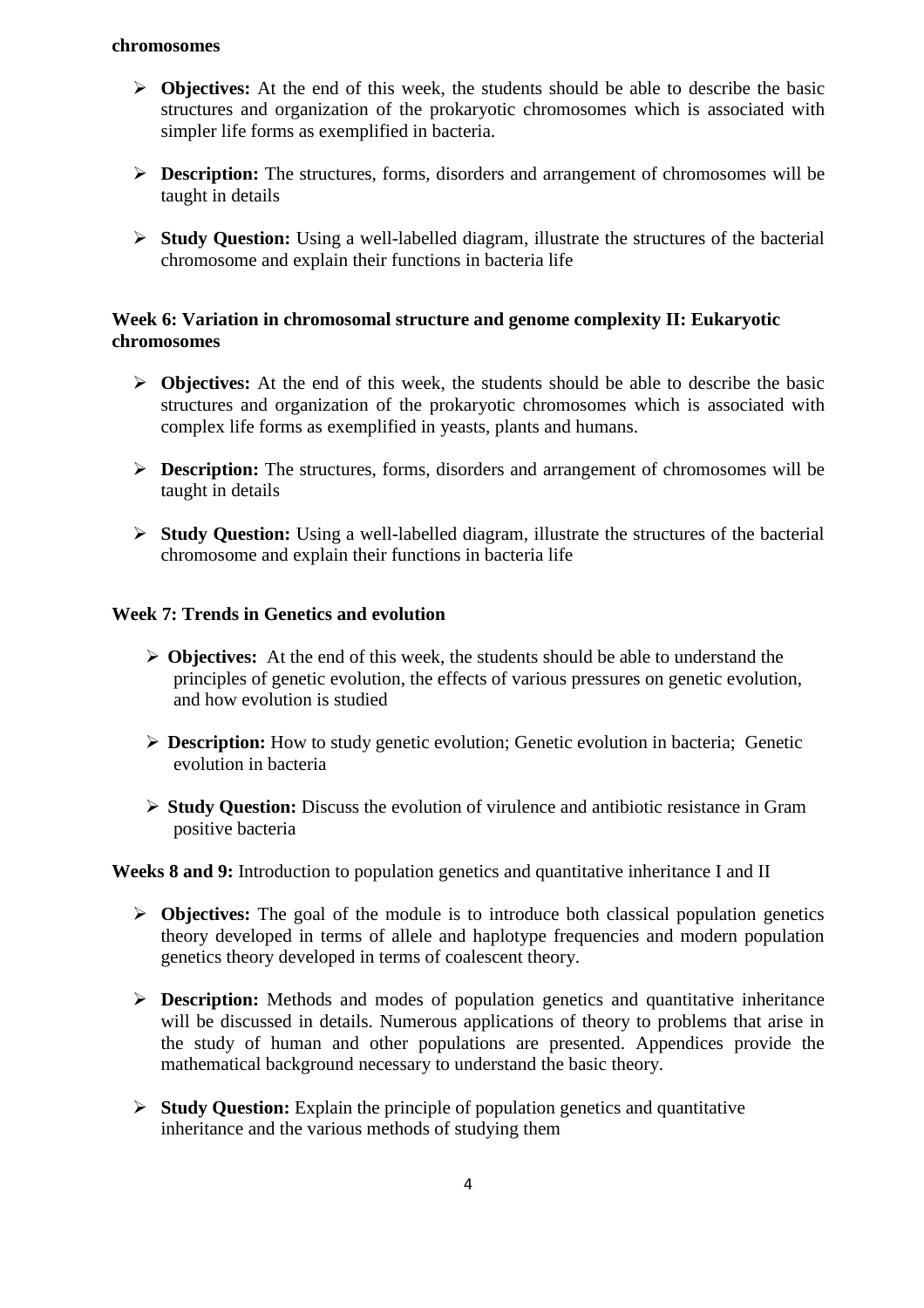**Week 10: Continuous Assessment II – Okolie and Dahunsi.** This test is the biggest of the CATs. It is important that the students are appreciating the teachings as this accounts for 15% of the total score for this course.

#### **Week 11: Probability and tests of goodness of fit**

- **Objectives: At the end of this week, the students should understand the application of probability and goodness of fit in genetics**
- **Description:** Various test to quantify goodness of fit will be taught
- **Study Question: Explain the application of probability studies in genetics**

#### **Week 12: Genetic speciation and variation**

- **Objectives: At the end of this week, the students should understand the concepts of chromosomal speciation and variation**
- **Description:** Speciation and variation as concepts will be taught in details
- **Study Question: Explain the concept of speciation and variation**

**Week 13: Continuous Assessment III – Dahunsi.** This test is intended to ensure that the students have enjoyed the teachings and accounts for 8% of the total score for this course.

**Week 14: Revision – Dr. Okolie and Dahunsi**

#### **Week 15: Examinations – Dr. Okolie and Dahunsi**

| S/N | Grading                                   | Score $(\% )$ |
|-----|-------------------------------------------|---------------|
|     |                                           |               |
|     | <b>Continuous Assessments</b>             |               |
|     | $\bullet$ CA 1                            | 7%            |
|     | $\bullet$ CA 11                           | 15%           |
|     | $\bullet$ CA 111                          | 8%            |
| າ   | <b>Assignment</b>                         |               |
|     | <b>Practical (Laboratory work)/ Class</b> |               |
| 3   | studies                                   | 10            |
|     | <b>Final Examination + Practical</b>      | 60            |
| 5   | <b>Total</b>                              | 100           |

#### **Course Expectations:**

#### **Ground Rules and Regulation:**

- Punctuality
- Attention and Participation
- Dedication and Diligence